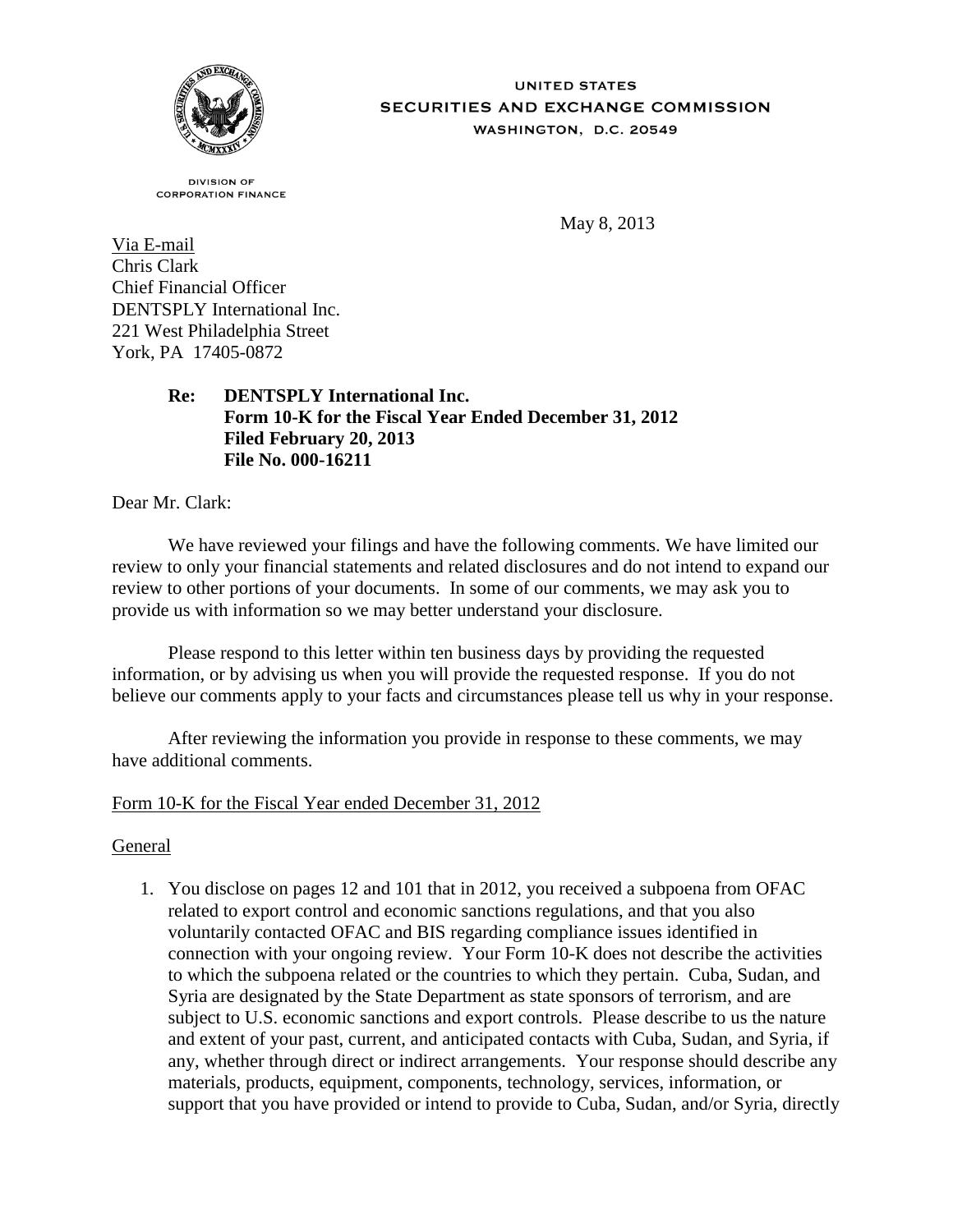Chris Clark DENTSPLY International Inc. May 8, 2013 Page 2

> or indirectly, and any agreements, arrangements, or other contacts with the governments of those countries or entities they control.

2. Please discuss for us the materiality of any contacts with Cuba, Sudan, and/or Syria that you describe in response to the foregoing comment, and whether those contacts constitute a material investment risk for your security holders. You should address materiality in quantitative terms, including the approximate dollar amounts of any associated revenues, assets, and liabilities for the last three fiscal years and the subsequent interim period. Also, address materiality in terms of qualitative factors that a reasonable investor would deem important in making an investment decision, including the potential impact of corporate activities upon a company's reputation and share value. Various state and municipal governments, universities, and other investors have proposed or adopted divestment or similar initiatives regarding investment in companies that do business with U.S.-designated state sponsors of terrorism. Your materiality analysis should address the potential impact of the investor sentiment evidenced by such actions directed toward companies that have operations associated with Cuba, Sudan, or Syria.

# Item 7. Management's Discussion and Analysis of Financial Condition and Results of Operations, page 24

## Results of Operations, page 25

3. We see that throughout MD&A, you attribute fluctuations in net sales to changes in "product mix", increases /decrease in demand for products. In future filings please include sufficient disclosures about the specific reasons for fluctuations in net sales and, to the extent material to an understanding of your financial statements and other disclosure, an analysis of any trends or changes in demand in certain geographic locations. Consider disclosing whether these changes represent any known trends or uncertainties that could have a material favorable or unfavorable impact on net sales or revenues or income from continuing operations. Please refer to Item 303(A)(3) of Regulation S-K and Financial Reporting Release No. 33-8350.

#### Net income attributable to DENTSPLY International

- 4. We see that you provide the non-GAAP measure "adjusted non-US GAAP earnings." While we note the statement that you believe the presentation provides important information to management and investors, in future filings, please also disclose the reasons why management believes that the non-GAAP measure provides useful information. Please refer to Item  $10(e)(1)(i)(C)$  of Regulation S-K.
- 5. As a related matter, in future filings please include a discussion of the nature of the adjustments and the basis for excluding those particular costs from net income attributable to DENSPLY International.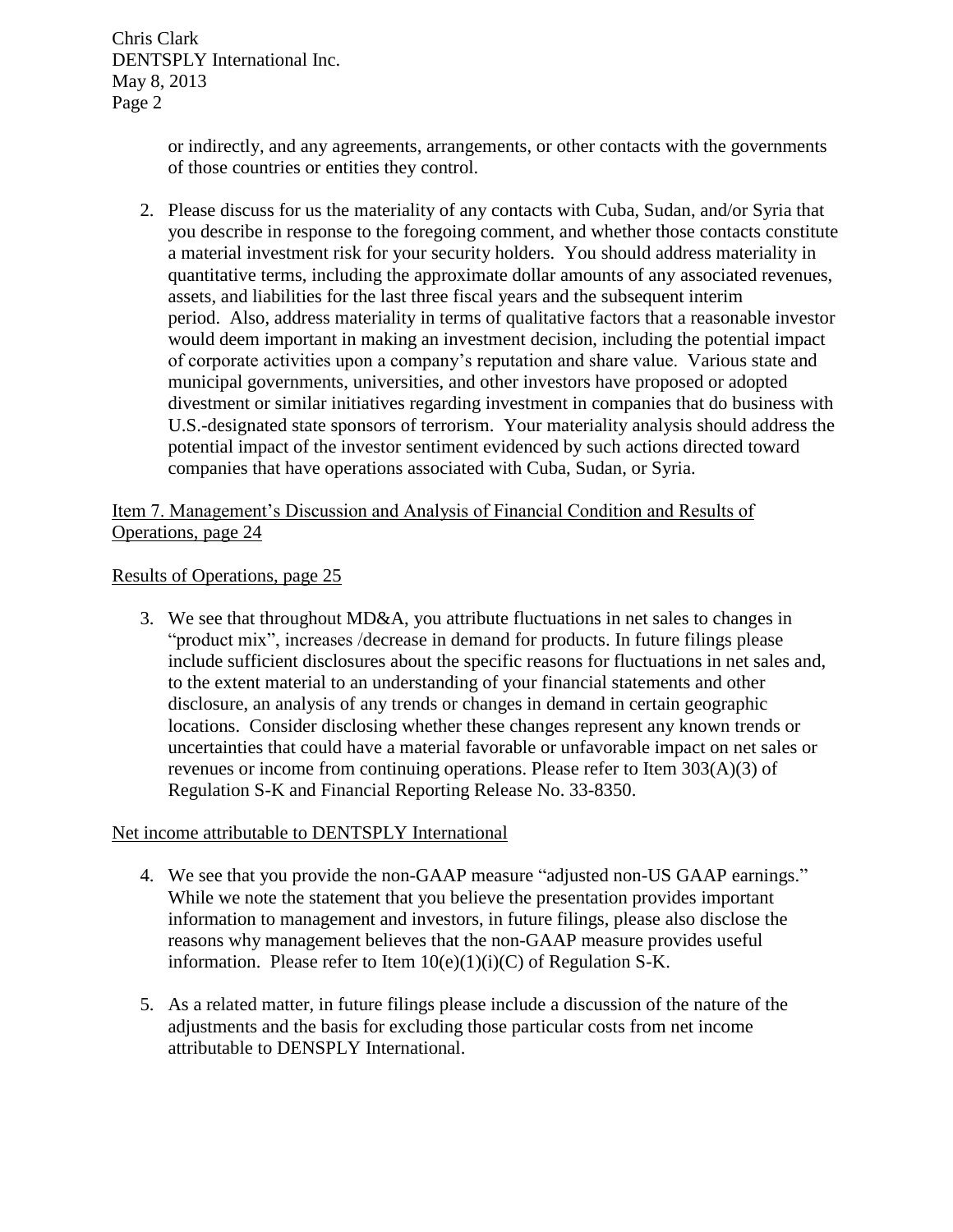Chris Clark DENTSPLY International Inc. May 8, 2013 Page 3

#### Liquidity and Capital Resources, page 39

6. In your April 21, 2011 response to our prior comment letter, you stated that you believe that providing enhanced liquidity disclosures discussing the ability, inability, and/or limitations of the Company to access cash and investments held by foreign subsidiaries to fund domestic operations would be beneficial. You agreed that in future filings you would revise the Liquidity and Capital Resources section of Management's Discussion and Analysis to include additional disclosures discussing investments held by foreign subsidiaries that may not be presently available to fund domestic operations due to significant taxes being required upon their repatriation and how cash needs across your businesses are met. Please tell us why you did not include enhanced disclosure related to cash and investments held by foreign subsidiaries, including disclosure of the amount of cash and cash equivalents and liquid investments held by your foreign subsidiaries at December 31, 2012 and a discussion of any amounts that would not be available for use in the U.S. without incurring U.S taxes, in your subsequently filed periodic reports.

#### Consolidated Financial Statements

## Note 12. Income Taxes, page 79

7. Please tell us the nature of the 26.5% adjustment to the statutory U.S.federal income tax rate due to "foreign outside basis differences. In addition, in future filings please include footnote disclosure explaining the nature of any significant reconciling items, as required by FASB ASC 740-10-50-12.

We urge all persons who are responsible for the accuracy and adequacy of the disclosure in the filing to be certain that the filing includes the information the Securities Exchange Act of 1934 and all applicable Exchange Act rules require. Since the company and its management are in possession of all facts relating to a company's disclosure, they are responsible for the accuracy and adequacy of the disclosures they have made.

In responding to our comments, please provide a written statement from the company acknowledging that:

- the company is responsible for the adequacy and accuracy of the disclosure in the filing;
- staff comments or changes to disclosure in response to staff comments do not foreclose the Commission from taking any action with respect to the filing; and
- the company may not assert staff comments as a defense in any proceeding initiated by the Commission or any person under the federal securities laws of the United States.